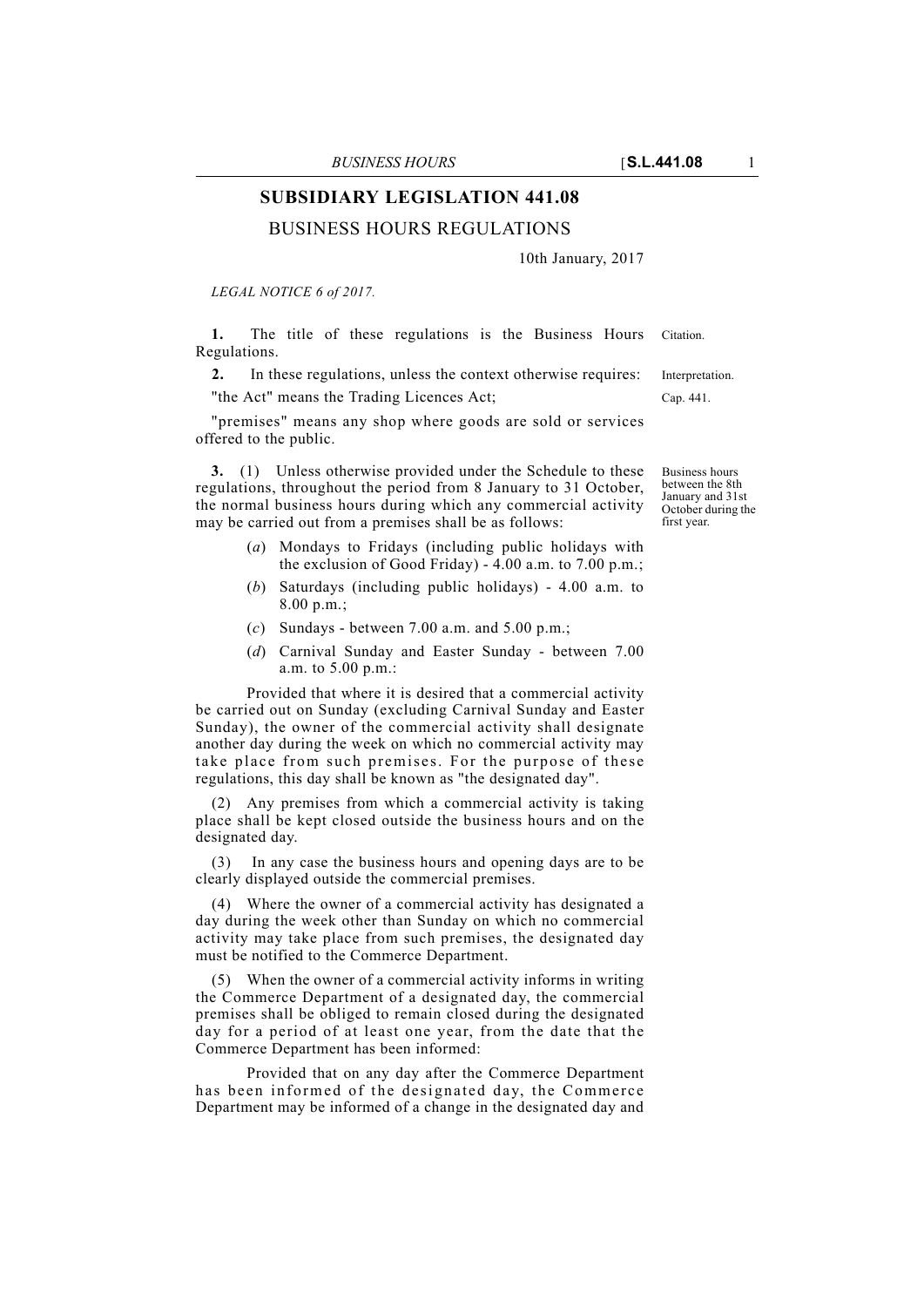the period of one year shall be begin from the day the Commerce Department is informed of the change in the designated day.

Business hours between the 1st November and the 7th January.

**4.** (1) Between 1 November and 7 January of the following year, both days included, the opening days and business hours shall be Mondays to Sundays from 4.00 a.m. to 10.00 p.m.

(2) Notwithstanding the notification to the Commerce Department by the owner of a commercial activity of a designated day, the commercial activity may still operate on that day as well as Sunday between 1 November and 7 January of the following year.

Exemptions. **5.** (1) The Minister may, in certain special circumstances, by notice in the Gazette:

- (*a*) grant an exemption to the minimum limit of business hours during which commercial premises may remain open to carry out commercial activities for the customers; and
- (*b*) approve the opening of commercial premises on Sundays.

(2) In an event of a cultural, social or commercial nature held in any locality, there shall be an exemption from business hours if the event has been approved by the Commissioner of Police and the Local Council where the event is proposed to be held:

Provided that the Minister may direct that an event shall not be held on the grounds of public safety or for public policy reasons.

(3) The provisions of sub-regulations (1) and (2) shall be without prejudice to any special provision made in relation to dispensaries under the Medical and Kindred Professions Ordinance.

(4) The provisions of sub-regulations (1) and (2) shall not be applicable to any commercial activity which is carried out in an airport, a sea passenger terminal, a hospital, a clinic, a residential home or from any part of a hotel.

**6.** (1) Notwithstanding the provisions of the Schedule, the Minister may, subject to such conditions as he may in every particular case decide to impose, extend the business hours of any commercial premises licensed as a catering establishment under the Malta Travel and Tourism Services Act or licensed as a night-club, discotheque or other premises where dancing is held and an entrance fee is normally charged, beyond the time established as business hours for such premises under the said Schedule.

(2) The owner or manager of any commercial premises as mentioned above shall apply in writing to the Trade Licensing Unit for the purpose of seeking authorisation to extend the business hours of such commercial premises. The Trade Licensing Unit shall, within seven working days after receiving such application, consult with the Malta Tourism Authority in order to ascertain whether all relevant licence fees in respect of such commercial premises have been paid and shall also request the approval of the Commissioner of Police for the extension of the business hours of the commercial premises. Within sixty days after receiving such

Cap. 31.

Extension of business hours for catering establishments.

Cap. 409.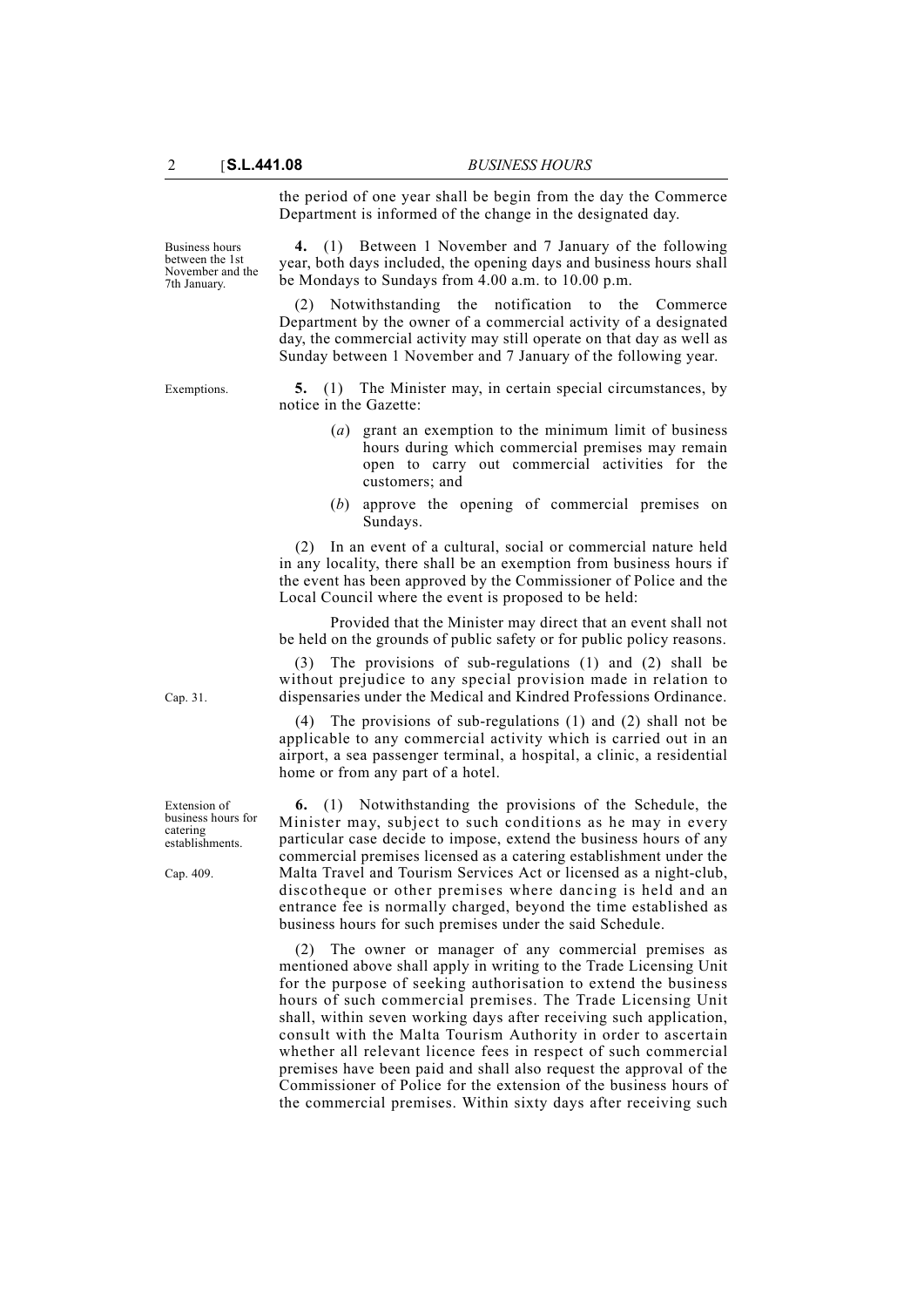notification from the Trade Licensing Unit, the Malta Tourism Authority and the Commissioner of Police shall send a written reply.

(3) In the event that, within the above-mentioned period of sixty days, the Malta Tourism Authority indicates that the licence fees in respect of the commercial premises have not been paid or in the event that the Commissioner of Police, within the said period, objects to the extension of business hours, such extension shall not be granted.

(4) If, after the said period of sixty days, the Trade Licensing Unit receives no reply from the Malta Tourism Authority or from the Commissioner of Police it shall be deemed that the Malta Tourism Authority or the Commissioner of Police, as the case may be, is in agreement with the granting of the authorisation for the extension of business hours:

Provided that:

- (*a*) the playing of music by whatever means inside commercial premises when they are not licensed to play amplified music shall stop by 11.00 p.m. and between 1.00 p.m and 4.00 p.m.;
- (*b*) amplified music may only be played after 11.00 p.m. and between 1.00 p.m and 4.00 p.m. in commercial premises that are covered by a licence for the playing therein of amplified music;
- (*c*) subject to the provisions of paragraph (*b*), the playing of music by whatever means, in commercial premises licensed to play amplified music, in such a manner that the music can be heard outdoors, is prohibited after 11.00 p.m. and between 1.00 p.m and 4.00 p.m. in all areas and after midnight in the localities of Bugibba, Qawra and St. Paul's Bay, with the exception of the designated areas in Bugibba, Qawra and Paceville, where no music can be heard outdoors after 1.00 a.m.;
- (*d*) the operation of commercial premises licensed to open for business from 1.00 a.m. to 4.00 a.m. shall not, during those hours, cause annoyance or inconvenience to neighbours by any sound capable of being heard from outside the premises or by anything done inside or outside the premises.

(5) In the event of failure to comply with the provisions of the proviso to sub-regulation (4), any member of the Police force not below the rank of Sergeant shall have the power to order the immediate remedy of any such breach to his satisfaction and any member of the Police force not below the rank of Inspector may order the immediate closure of the premises for a period of twelve hours as he shall deem appropriate in the circumstances. In the case where the person having effective control of the commercial premises fails to comply with any order given to him in terms of this paragraph, the Commissioner of Police, shall have the power to issue an order in writing for the immediate closure of the premises and the cessation of any commercial activity from the said premises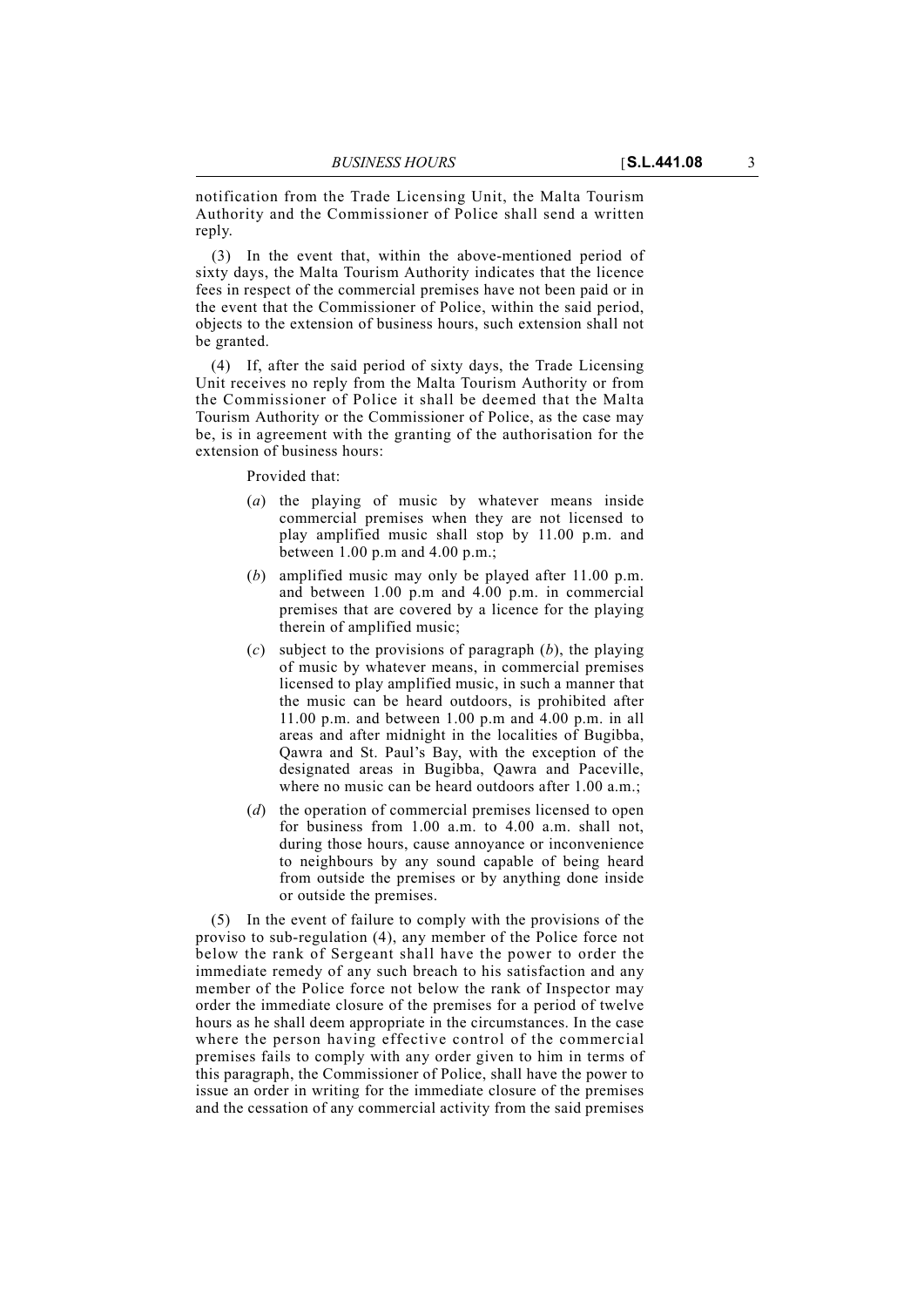for a period of not more than fifteen days. Subject to the concurrence of the Minister responsible for Commerce, the said commercial premises may be closed for a subsequent period not exceeding thirty days independently of any other punishment to which the offender may become or may have become liable according to law.

(6) In the case of persistent breaches the Commissioner of Police shall inform the Trade Licensing Unit of the provisions of the proviso to sub-regulation (4) which have been encountered in any licensed commercial premises; the Trade Licensing Unit may, after granting the licensee of the said premises an opportunity to make submissions, revoke the licence for the extension of business hours from 1.00 a.m. to 4.00 a.m. in respect of such commercial premises.

- (7) (*a*) No amplified music, by live bands or by whatever means, shall be played in the course of or as part of a commercial activity between 4.00 a.m. and 9.00 a.m.
	- (*b*) Subject to the provisions of paragraph (c), any commercial activity held in the open-air, in the precints of any commercial premises, shall come to an end by no later than 1.00 a.m.
	- (*c*) if the premises where an open-air commercial activity is held are part of any premises licensed as a catering establishment under the Malta Travel and Tourism Services Act, or licensed as a night-club, discotheque or other premises where dancing is held and an entrance fee is charged, and the premises are situated at a distance of more than 500 metres from any inhabited area, the licensee may apply to the Minister for an extension of the time limit laid down in this regulation subject to such conditions as the Minister may deem appropriate and provided that such limit shall in no case be extended beyond 4.00 a.m.

Cap. 409.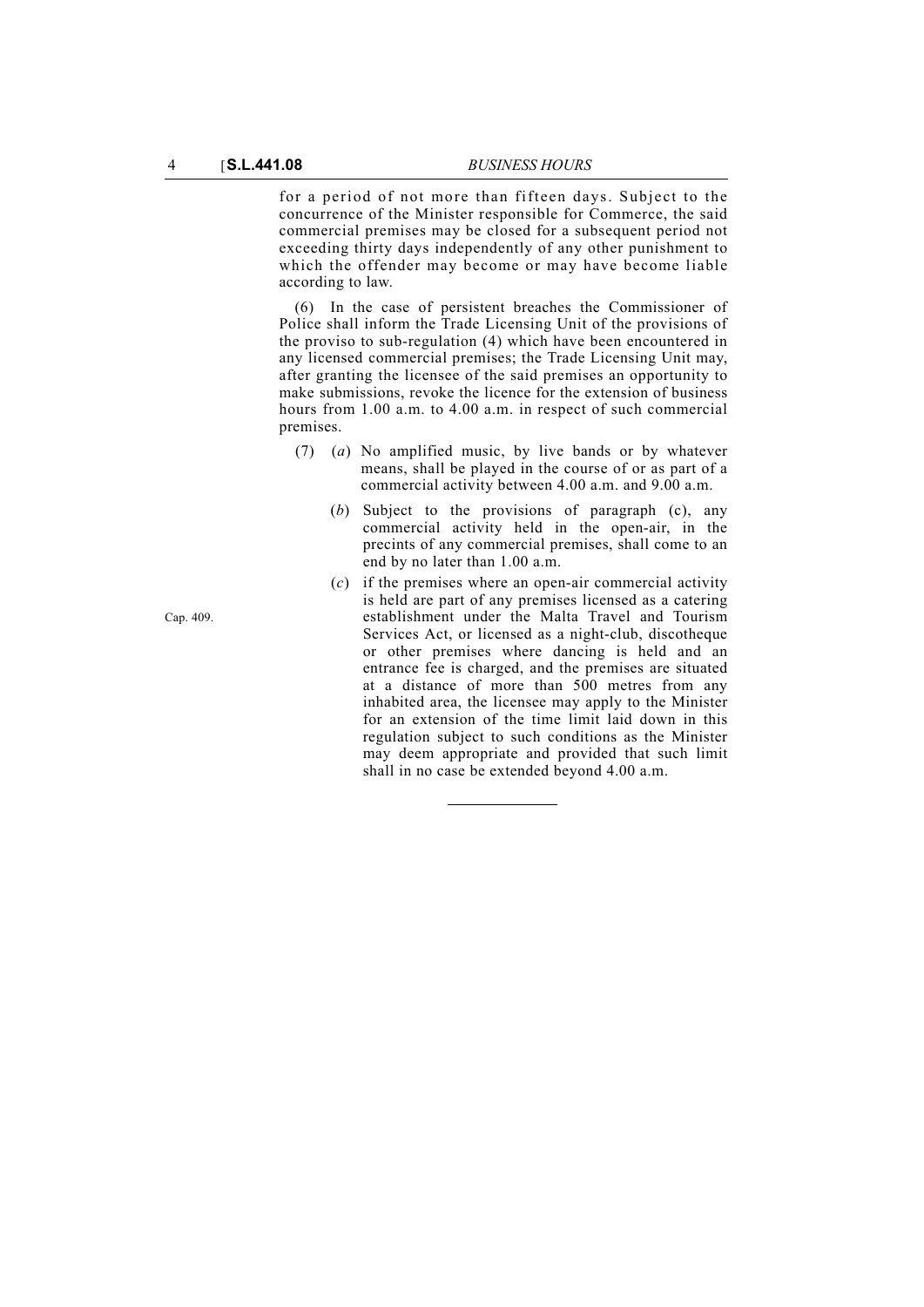### **SCHEDULE**

#### (Regulation 3)

Notwithstanding the business hours established in regulation 3 the following exceptions shall apply:

1. Late night shopping

The business hours of any commercial activity can be extended up to 10.00 p.m. on Thursday, Friday and Saturday.

2. Petrol Stations

The business hours for the manual retail sale of automotive fuel shall be as follows:

Mondays to Fridays - 6.00 a.m. to 6.00 p.m. Saturdays - 6.00 a.m. to 3.00 p.m.

The business hours for the retail sale of automotive fuel from automated mode pumps are unrestricted.

For the purpose of these regulations 'automated mode pumps' means any pumps from which a consumer can purchase the fuel without the necessity of being attended by the owner of the petrol station, or by any of his employees, or by any other person on his behalf, being present on the station.

3. Lotto Receivers

Lotto receivers may operate as designated by the Authority responsible to regulate Lotteries and Gaming.

4. Catering Establishments

Catering establishments as defined in the Malta Travel and Tourism Services Act, night-clubs, discotheques and other premises where dancing is held and an entrance fee is normally charged, may be kept open on any day up to 1.00 a.m.:

Provided that such establishments may remain open for business until 4.00 a.m. of the morrow on Carnival days, Easter Saturday, Christmas Eve and New Year's Eve:

Provided further these shall be subject to any restrictions or extension as may be issued by the Minister responsible for Tourism, the Malta Tourism Authority and the Commissioner of Police.

5. Sale of Essential Items on Sundays and Public Holidays in non-tourist localities in Malta

Grocers and supermarkets and commercial premises in non-tourist localities in Malta, predominantly selling the following items may open for business on Sundays and Public Holidays from 6.00 a.m. to 1.00 p.m. of the same day:

- (*a*) beverages, sweets and tobacco products; or
- (*b*) fish, crustaceans and molluscs; or
- (*c*) books, newspapers, stationery and office supplies; or
- (*d*) photographic, optical and related precision equipment; or
- (*e*) flowers.
- 6. Business hours when Cruise Liners call at Harbour

All commercial premises located in Valletta may open for business up to 10.00 p.m. on any day from Monday to Saturday and up to 6.00 p.m. on Sunday or any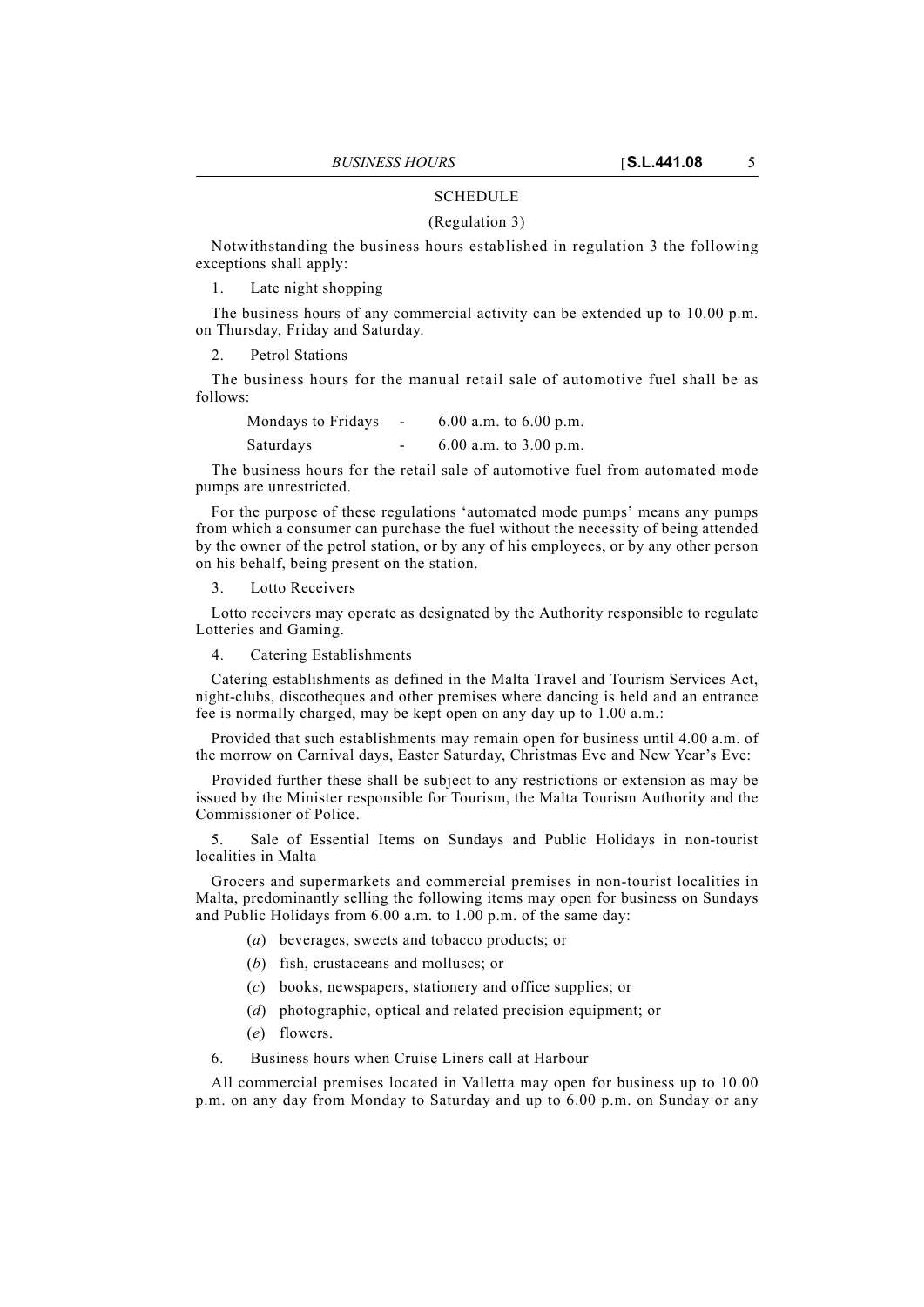other Public Holiday whenever a passenger liner is berthed on the Valletta side of the Grand Harbour:

Provided that the same business hours apply to commercial premises located in Bormla, Birgu, Isla and Kalkara when a cruise liner is berthed on the Cottenera side of the Grand Harbour.

7. Establishments Hiring Carnival Costumes

Commercial activities that specialise in the hiring of carnival costumes may also open to serve customers from Thursday before Carnival to Carnival Tuesday up to 10.00 p.m.

### 8. Commercial Fair Activities

In relation to any premises in respect of which a licence from the Trade Licensing Unit has been issued for the organisation of a commercial fair or commercial exhibition or in relation to a commercial fair or commercial exhibition requiring a permit, in both cases selling by retail or exhibit of goods, the fair or exhibition may open for business between 9.00 a.m. and 11.00 p.m. on any day, except on Good Friday.

9. Car Boot Sales

Commercial activities consisting in car boot sales may only be carried out on a Sunday or any other Public Holiday from 6.00 a.m. to 1.00 p.m.

10. Flowers, plants, seeds and fertilisers

Commercial premises predominantly selling flowers, plants, seeds and fertilisers may open for business on a Sunday or any other Public Holiday from 6.00 a.m. to 7.00 p.m.

11. Special opening hours in Malta and Gozo

11.1 Malta

The following provisions shall apply to commercial premises of the kind indicated here below situated in any of the tourist localities listed hereunder:

| Birżebbuġa                                        |
|---------------------------------------------------|
| Cospicua                                          |
| Gżira                                             |
| Marsascala                                        |
| Marsaxlokk                                        |
| Mdina                                             |
| Mellieha                                          |
| Msida                                             |
| Rabat                                             |
| Senglea                                           |
| Sliema                                            |
| St Julian's                                       |
| St Paul's Bay                                     |
| Swieqi                                            |
| Ta' Qali Crafts Village in the locality of Attard |
|                                                   |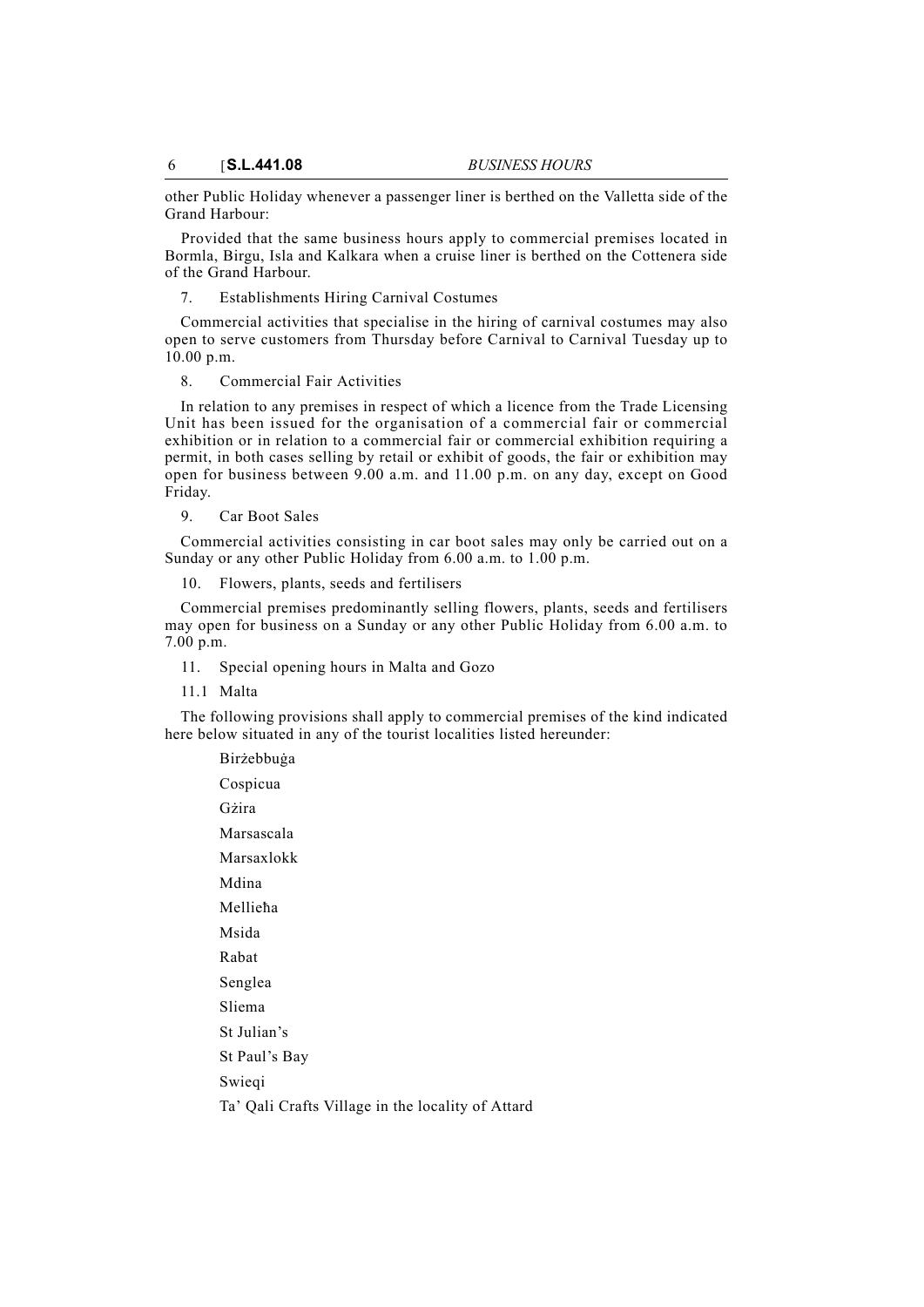Ta' Xbiex

Valletta

Vittoriosa

Wied iż-Żurrieq in the locality of Qrendi

Commercial premises predominantly selling any of the following items may open for business on any day of the week including Sundays and other Public Holidays between 6.00 a.m. and 11.00 p.m. of the same day:

- (*a*) beverages, sweets and tobacco products; or
- (*b*) fish, crustaceans and mollusks; or
- (*c*) watches, clocks and jewellery; or
- (*d*) souvenirs, craft-work and religious articles; or
- (*e*) books, newspapers, stationery and office items; or
- (*f*) perfumery items; or
- (*g*) swimming and diving equipment; or
- (*h*) photographic, optical and related precision items.

Grocers and Supermarkets may remain open on Sunday between 6.00 a.m. and 5.00 p.m. of the same day.

11.2 Gozo

(1) Commercial premises engaging in following activities in Gozo may open for business on any day of the week including Sundays and Public Holidays as follows:

- (*a*) from the 8 of January to the 31 October, both days included, except on Good Friday between 4.00 a.m. and 7.00 p.m. of the same day;
- (*b*) from the 1 of November to the 7 of January of the following year, both days inclusive: between 4.00 a.m. to 10.00 p.m.

Type Code Type of Licence

- 52.11 Retail sale in non-specialised stores with food, beverages and tobacco predominating
- 52.21 Retail sale of food in specialised stores selling predominantly fruit and vegetables
- 52.22 Retail sale of food in specialised stores selling predominantly meat and meat products
- 52.25 Retail sale of food and beverages in specialised stores selling predominantly alcoholic and other beverages
- 52.27 Retail sale of food and beverages in specialised stores selling predominantly other food products not elsewhere classified
- 52.12 Retail sale in non-specialised stores in which food products should not be predominant
- 52.26 Retail sale in specialised store selling predominantly tobacco products
- 52.32 Retail sale in specialised store selling predominately medical and orthopaedic goods
- 52.33 Retail sale in specialised store selling predominantly cosmetics and toiletries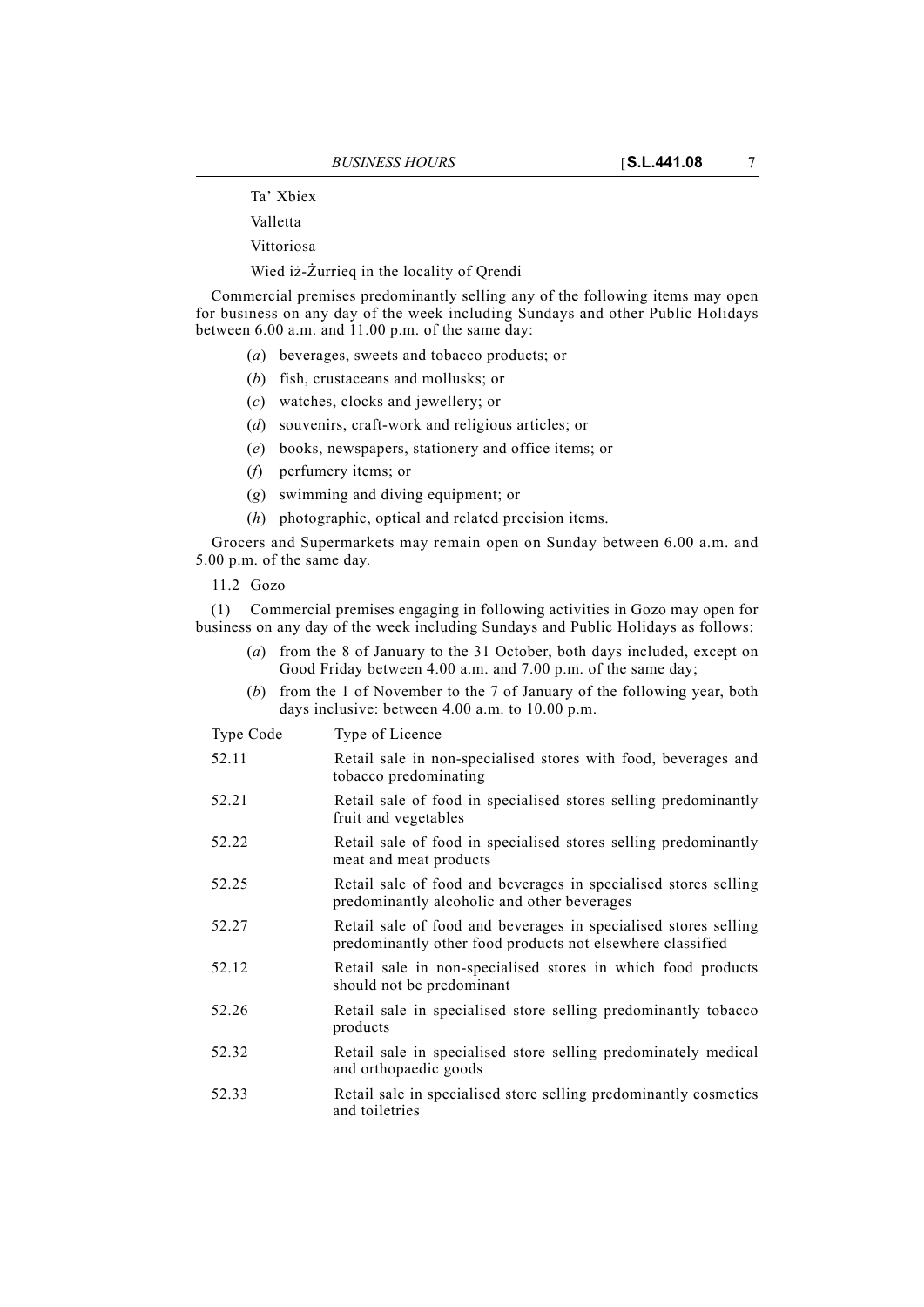| 8 | <b>S.L.441.08</b> | <b>BUSINESS HOURS</b>                                                                                                                             |
|---|-------------------|---------------------------------------------------------------------------------------------------------------------------------------------------|
|   | 52.41             | Retail sale in specialised store selling predominantly textiles                                                                                   |
|   | 52.42             | Retail sale in specialised store selling predominantly clothing                                                                                   |
|   | 52.43             | Retail sale in specialised store selling predominantly footwear<br>and leather goods                                                              |
|   | 52.44             | Retail sale in specialised store selling predominantly furniture,<br>lighting equipment and other household articles                              |
|   | 52.45             | Retail sale in specialised store selling predominantly electrical<br>household appliances and radio and television goods                          |
|   | 52.46             | Retail sale in specialised store selling predominantly hardware,<br>paints and glass                                                              |
|   | 52.48.1           | Other retail sale in specialised stores selling predominantly<br>office equipment, computers and non-customised software                          |
|   | 52.48.3           | Other retail sale in specialised stores selling predominantly<br>telecommunications equipment                                                     |
|   | 52.48.5           | Other retail sale in specialised stores selling predominantly<br>wallpaper and floor coverings                                                    |
|   | 52.48.6           | Other retail sale in specialised stores selling predominantly<br>carpets and rugs                                                                 |
|   | 52.48.8           | Other retail sale and maintenance in specialised stores selling<br>predominantly sports goods, fishing gear, camping goods, boats<br>and bicycles |
|   | 52.48.9           | Other retail sale in specialised stores selling predominantly<br>games and toys                                                                   |
|   | 52.48.12          | Other retail sale in specialised stores selling predominantly<br>stamps and coins                                                                 |
|   | 52.48.13          | Other retail sale in specialised stores selling predominantly<br>non-food products not elsewhere classified                                       |
|   | 52.5              | Retail sale of second hand goods in stores                                                                                                        |
|   | 52.52             | Catering; supply of prepared food                                                                                                                 |
|   |                   | (2) Commercial premises in Gozo predominantly selling any of the following                                                                        |

(2) Commercial premises in Gozo predominantly selling any of the following items may open for business on any day of the week including Sundays and other Public Holidays between 6.00 a.m. and 11.00 p.m. of the same day:

- (*a*) beverages, sweets and tobacco products; or
- (*b*) fish, crustaceans and mollusks; or
- (*c*) watches, clocks and jewellery; or
- (*d*) souvenirs, craft-work and religious articles; or
- (*e*) books, newspapers, stationery and office items; or
- (*f*) perfumery items; or
- (*g*) swimming and diving equipment; or
- (*h*) photographic, optical and related precision items.
- 12. Street Hawkers

The provisions of regulation 3 and the relevant exemptions in this Schedule shall also apply to street hawkers: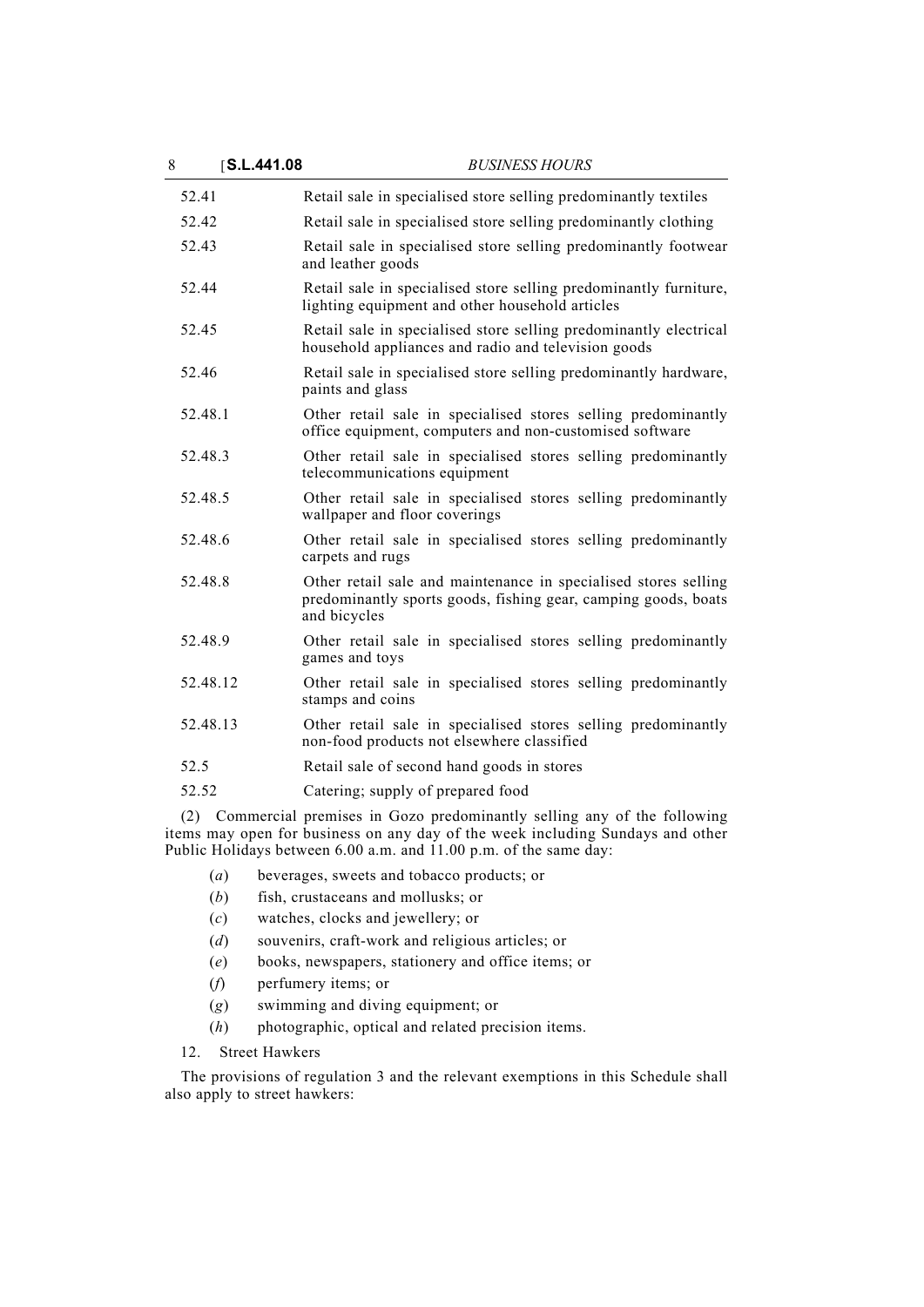Provided that street hawkers can also sell ice cream, fruit, vegetables and fish on a Sunday and any other Public Holiday in any locality from 6.00 a.m. to 11.00 p.m.

13. Commercial Activities with Unrestricted Business Hours

The commercial activities listed below can be carried out without any restriction on the business hours:

Commercial activities:

Retail sale of food, beverages and tobacco in specialised stores selling predominantly bread, cakes, flour confectionery and sugar confectionery:

Provided that the above commercial activity shall not include the sale of alcohol between 9 p.m. and 4 a.m.

Manufacturing activities located in industrial zones

Predominant Construction Services

Predominant Professional & Business Services

Predominant Social & Personal Services

Casino, betting and gambling, provided that such activities shall be fully restricted on Good Friday and provided further that the business hours during which such activities may be carried out on any other day may be restricted by laws or regulations regulating such activities or by directives, policies or license conditions imposed from time to time by the Authority responsible to regulate Lotteries and Gaming

Predominant Renting of automobiles and other means of road transport

Predominant Renting of water sports equipment

Predominant Renting of air transport equipment

Predominant Renting of pleasure boats

Predominant Operators of guest houses, holiday premises, hostels and hotels

Predominant Sale from vending and other automatic machines excluding any amusement machine or gaming device as defined under the Lotteries and Other Games Act

This paragraph shall not apply to the sale of goods by retail from any manufacturing premises.

14. Business Hours for Open-Air Markets

14.1 Commercial activities in open-air markets may be carried out by market hawkers on the day or days and during the business hours as follows:

## OPEN-AIR MARKETS

| Locality          |                                                                                                   | Days of<br>Trading      | <b>Business Hours</b>   |
|-------------------|---------------------------------------------------------------------------------------------------|-------------------------|-------------------------|
| Birzebbuga        | Triq Zarenu Dalli                                                                                 | Thursday                | 6.30a.m. to $1.00$ p.m. |
| <b>Birkirkara</b> | Triq Tumas Fenech, Triq il-<br>Herba, Triq is-Santwarju,<br>Triq Mike Pulis, Triq Nazju<br>Falzon | Wednesday<br>and Friday | 6.30a.m. to $1.00$ p.m. |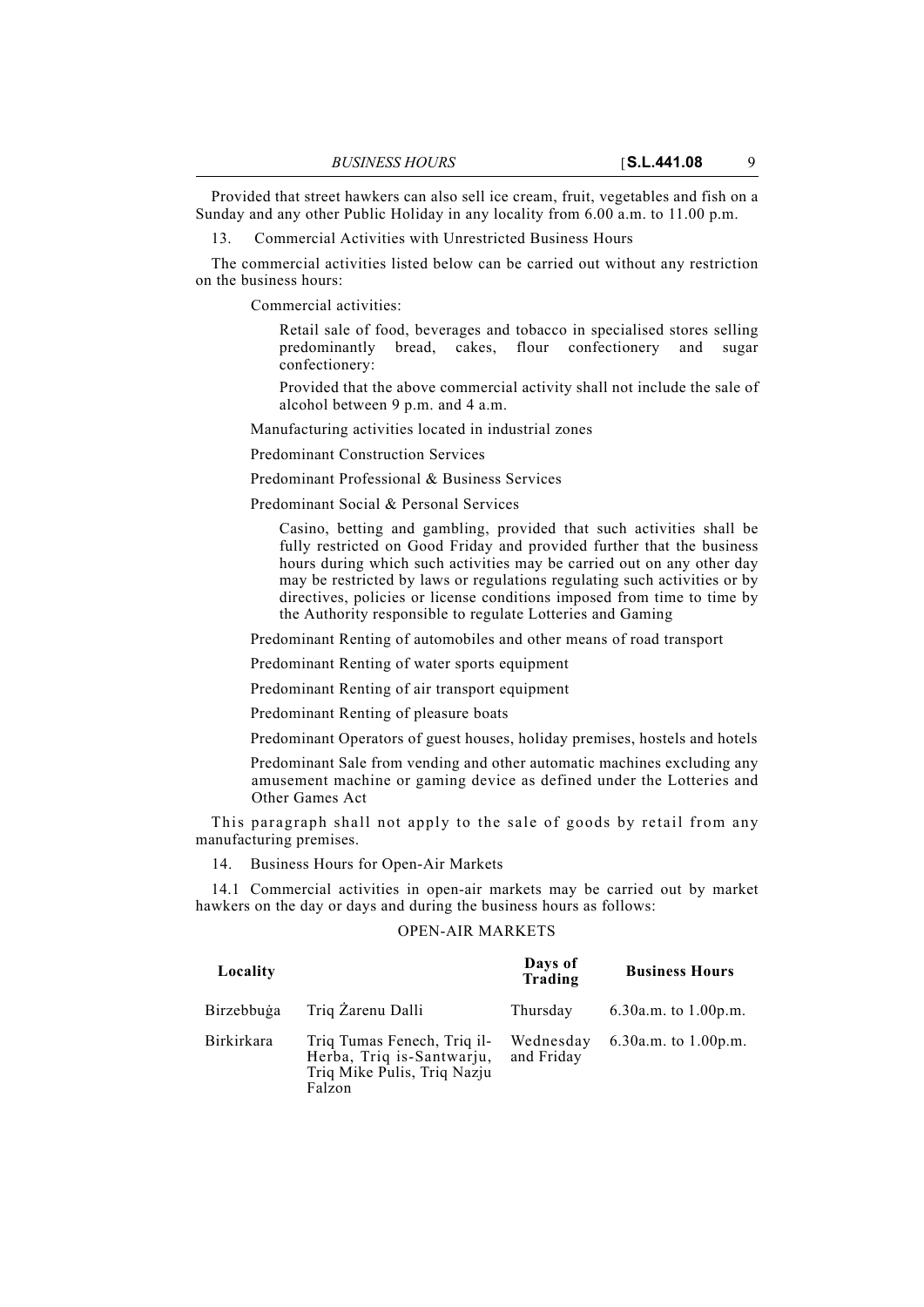| Bornla/<br><b>Birgu</b> | Triq il-Gubilew tal-Fidda,<br>Triq Kottonera, Triq<br>Verdala                                        | Tuesday                                                      | 6.30a.m. to 1.00p.m.     |
|-------------------------|------------------------------------------------------------------------------------------------------|--------------------------------------------------------------|--------------------------|
| Floriana                | Park and Ride, Flagstone<br>Wharf, Hornworks Ditch                                                   | Sunday                                                       | 6.30a.m. to 1.00p.m.     |
| Luqa                    | Triq Wilga, Misrah iz-<br>Zghazagh                                                                   | Monday                                                       | 6.30a.m. to 1.00p.m.     |
| Marsaxlokk              | Xatt is-Sajjieda                                                                                     | Sunday                                                       | 6.30a.m. to 6.00p.m.     |
| Marsaxlokk              | Xatt is-Sajjieda                                                                                     | Monday to<br>Saturday                                        | $6.30a.m.$ to $5.00p.m.$ |
| Mosta                   | Triq Nicolo Isuard, Triq il-<br>Lunzjata (x Triq Wied is-<br>Sir), Pjazza 10<br>ta'<br>Settembru     | Monday                                                       | 6.30a.m. to 1.00p.m.     |
| Naxxar                  | Triq 1-Ghenieq, Triq Hal-<br>Dghejf                                                                  | Thursday                                                     | 6.30a.m. to $1.00$ p.m.  |
| Paola                   | Triq l-Arkata                                                                                        | Wednesday,<br>Thursday,<br>Friday and<br>Saturday            | 6.30a.m. to 1.00p.m.     |
| Qormi                   | Pjazza tal-Granmastru,<br>Misrah Narbona, Parti minn<br>Vjal De La Cruz to Triq<br>Mons. P.P. Psaila | Saturday                                                     | 6.30a.m. to 1.00p.m.     |
| Rabat                   | Triq Santa Rita                                                                                      | Sunday                                                       | 6.30a.m. to 1.00p.m.     |
| Siģģiewi                |                                                                                                      |                                                              |                          |
|                         | Pjazza Santa Margerita                                                                               | Friday                                                       | 6.30a.m. to 1.00p.m.     |
| Sliema                  | Pjazza tal-Lunzjata                                                                                  | Wednesday<br>and Friday                                      | $6.30a.m.$ to $1.00p.m.$ |
| Attard                  | Parking Area<br>(Park)<br>Nazzjonali Ta' Qali)                                                       | Sunday                                                       | 8.00a.m. to 6.00p.m.     |
| Valletta                | Triq 1-Ordinanza                                                                                     | Monday to<br>Sunday                                          | 7.00a.m. to 2.00p.m.     |
| Żabbar                  | Misrah San Gakbu                                                                                     | Saturday                                                     | 6.30a.m. to 1.00p.m.     |
| Żebbuġ                  | Triq Antonio Sciortino,<br>Triq Loret Vela                                                           | Tuesday,<br>Wednesday,<br>Thursday<br>Friday and<br>Saturday | 6.30a.m. to $1.00$ p.m.  |